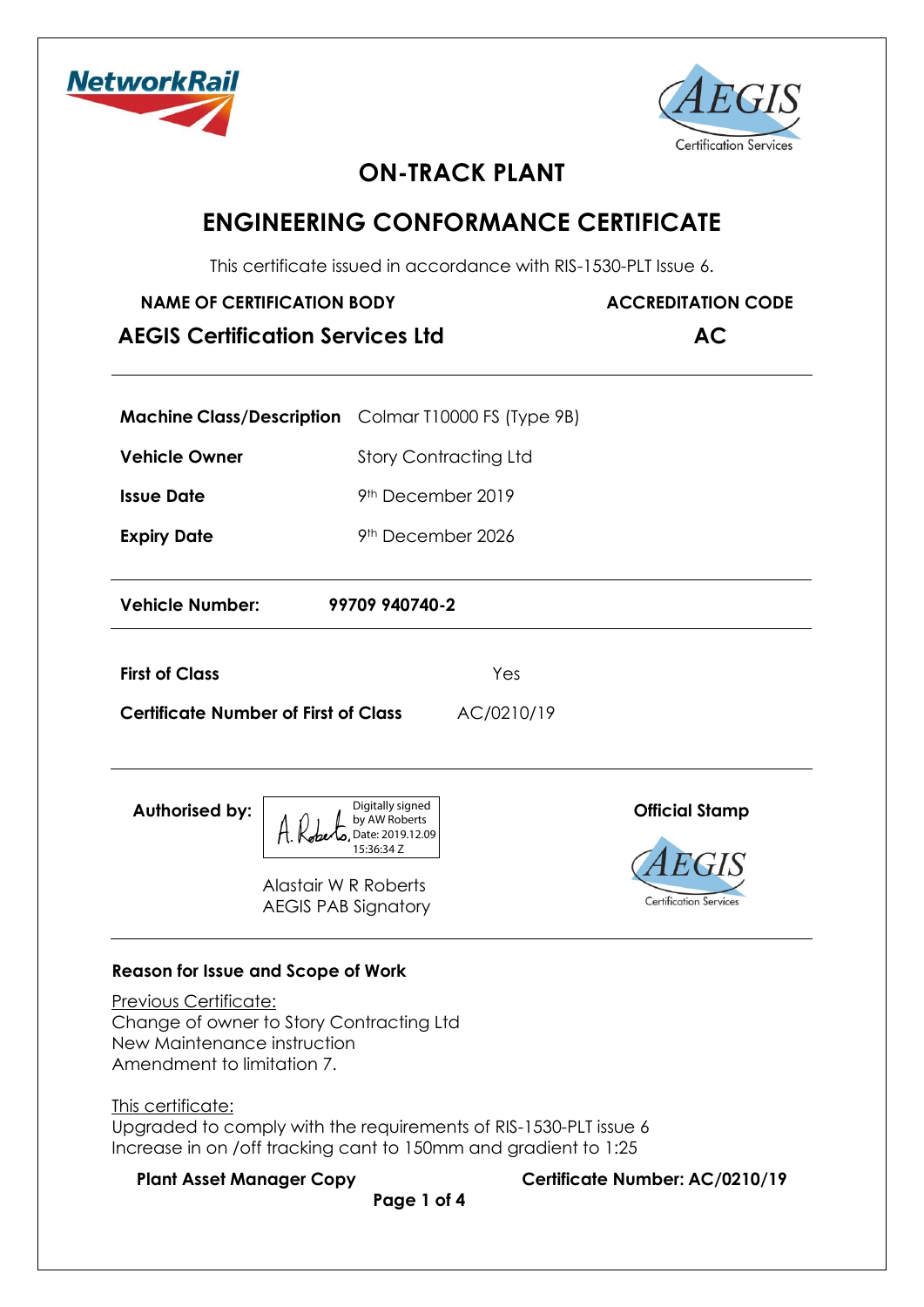



Installation of AJH telescopic dipper and winch unit. New operation and maintenance Manual

#### **Deviations Associated with this Certificate**

| Tracker Number     | <b>None</b> |
|--------------------|-------------|
| <b>Description</b> | None        |

**Previous Certificate Number:** IF/0144/14

#### **Approved User Documentation**

| ID No.  | Title                                 | Issue No. | Date     |
|---------|---------------------------------------|-----------|----------|
| HMM0003 | Operation & Maintenance Manual Colmar |           | 03/10/19 |
|         | T10000 with AJH Extending Dipper      |           |          |

#### **Machine Data**

| <b>Gross Mass</b>                                                 | 32000 kg                 | Gauge                                                            | Plant   |
|-------------------------------------------------------------------|--------------------------|------------------------------------------------------------------|---------|
| <b>Tailswing Height</b>                                           | 1450 mm                  | Work equipment gauge<br>exceedance                               | 9740 mm |
| <b>Tailswing gauge</b><br>exceedance<br>(counterweight retracted) | 410 mm                   | <b>Tailswing gauge</b><br>exceedance<br>(counterweight extended) | 910 mm  |
| -                                                                 | $\overline{\phantom{a}}$ | Software version (inc. RCI)                                      | 9.55    |
| Air service brake pressure                                        | 8.5 bar                  | Air park brake pressure                                          | 8.5 bar |

#### **Approved Values**

| Maximum number of people $\vert$ 2                       |          | <b>Maximum non service</b><br>braked towed load         | $0$ Kg  |
|----------------------------------------------------------|----------|---------------------------------------------------------|---------|
| <b>Main load lifting point SWL</b><br>(dipper retracted) | 6000 kg  | <b>Main load lifting point SWL</b><br>(dipper extended) | 3000 kg |
| <b>Maximum towed load</b>                                | 46000 kg | Maximum number of<br>trailers                           | ⌒       |

#### **Approved Track Conditions**

|                         | <b>Travelling Mode</b> | <b>Working Mode</b> | On/off-tracking          |
|-------------------------|------------------------|---------------------|--------------------------|
| <b>Maximum gradient</b> | l:25                   | l:25                | 1:25.                    |
| Maximum cant            | 200 mm                 | $150 \text{ mm}$    | 150 mm                   |
| Minimum curve radius    | 80 m                   | 80 m                | $\overline{\phantom{0}}$ |

**Plant Asset Manager Copy Certificate Number: AC/0210/19**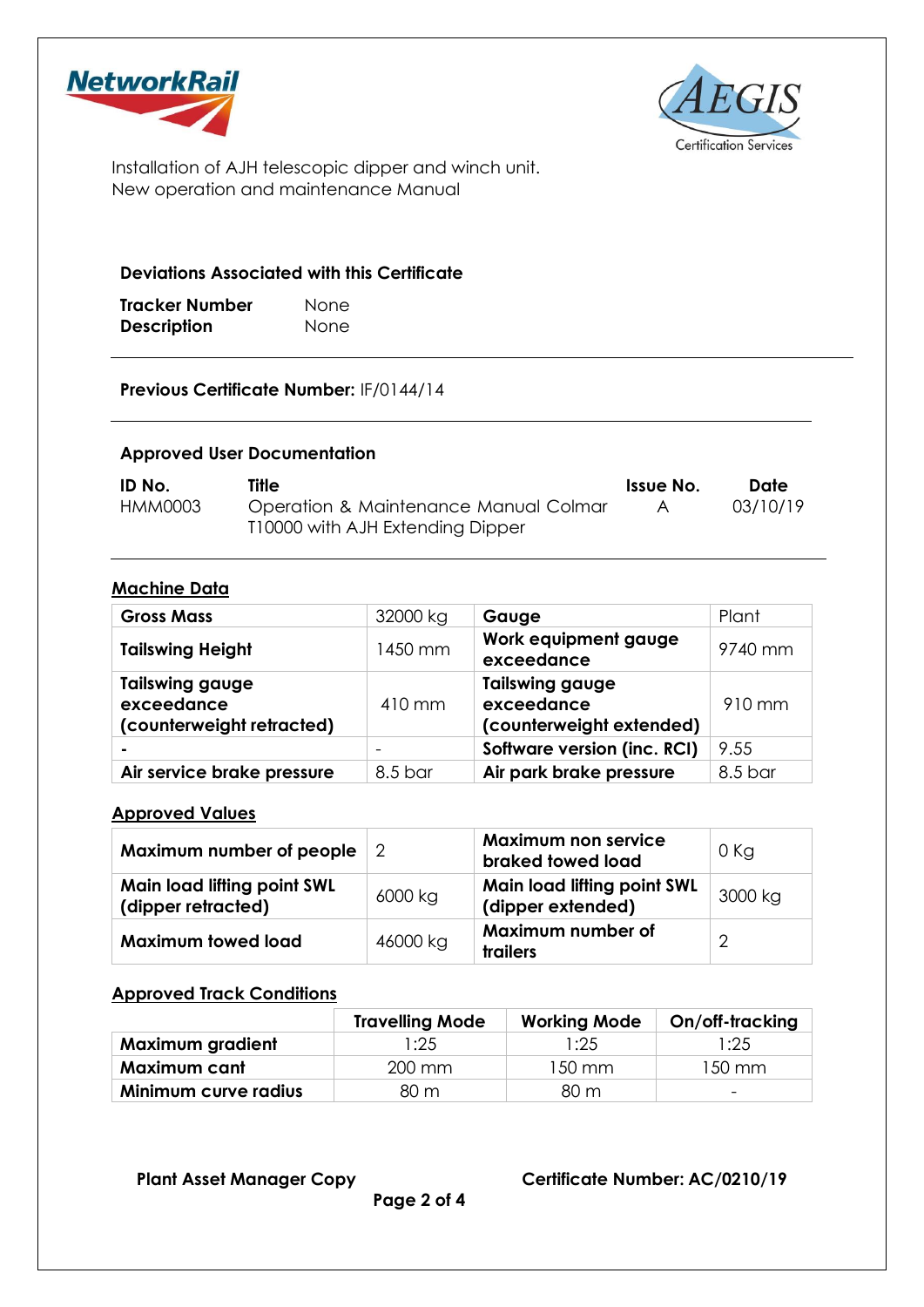



#### **Use in Electrified Areas**

|                      |                 | <b>Travelling</b><br>Mode | Working<br>Mode | On/off-<br>tracking |
|----------------------|-----------------|---------------------------|-----------------|---------------------|
| <b>Overhead Line</b> | Live            |                           |                 |                     |
| Equipment            | <b>Isolated</b> |                           |                 |                     |
| 3rd / 4th Rail       | Live            |                           | Ν               |                     |
|                      | <b>Isolated</b> |                           |                 |                     |

#### **Approved Maximum Speeds**

|                                     | <b>Travelling Mode</b> | <b>Working Mode</b> |
|-------------------------------------|------------------------|---------------------|
| <b>Plain Line</b>                   | 10mph                  | 3 <sub>mph</sub>    |
| <b>Switches and Crossings</b>       | 5mph                   | 3mph                |
| <b>Raised check and guard rails</b> | 5mph                   | 3mph                |
| Reverse                             | 10mph                  | 3mph                |
| Towing                              | 10mph                  | 3mph                |

#### **Limitations of Use**

- 1. The machine is not permitted outside of a possession.
- 2. The machine exceeds the stated gauge in working mode, see Machine Data section of this ECC. The machine may be used with adjacent lines open to traffic only if a safe system of work to be adopted has taken account of gauge exceedance.
- 3. If adjacent lines are open to traffic, this machine shall be used only if a safe system of work has been adopted to take account of the extra gauge exceedance caused by attachments.
- 4. The machine may only operate with the access adjacent to a cess or a line closed to all train movements or the documented safe system of work must take account of adequate safe clearances to adjacent lines.
- 5. Not to be used ALO on LU.
- 6. The machine shall not be used on track conditions in excess of those given in the Approved Track Conditions section of this ECC.
- 7. The machine shall only on/off-track unladen.
- 8. The maximum number of people to be transported on the machine shall not exceed the value given in the Machine Data section of this ECC.
- 9. The maximum number of towed / propelled trailers shall not exceed the value given in the Machine Data section of this ECC.
- 10. The maximum towed / propelled load shall not exceed the value given in the Machine Data section of this ECC.

**Plant Asset Manager Copy Certificate Number: AC/0210/19** 

**Page 3 of 4**